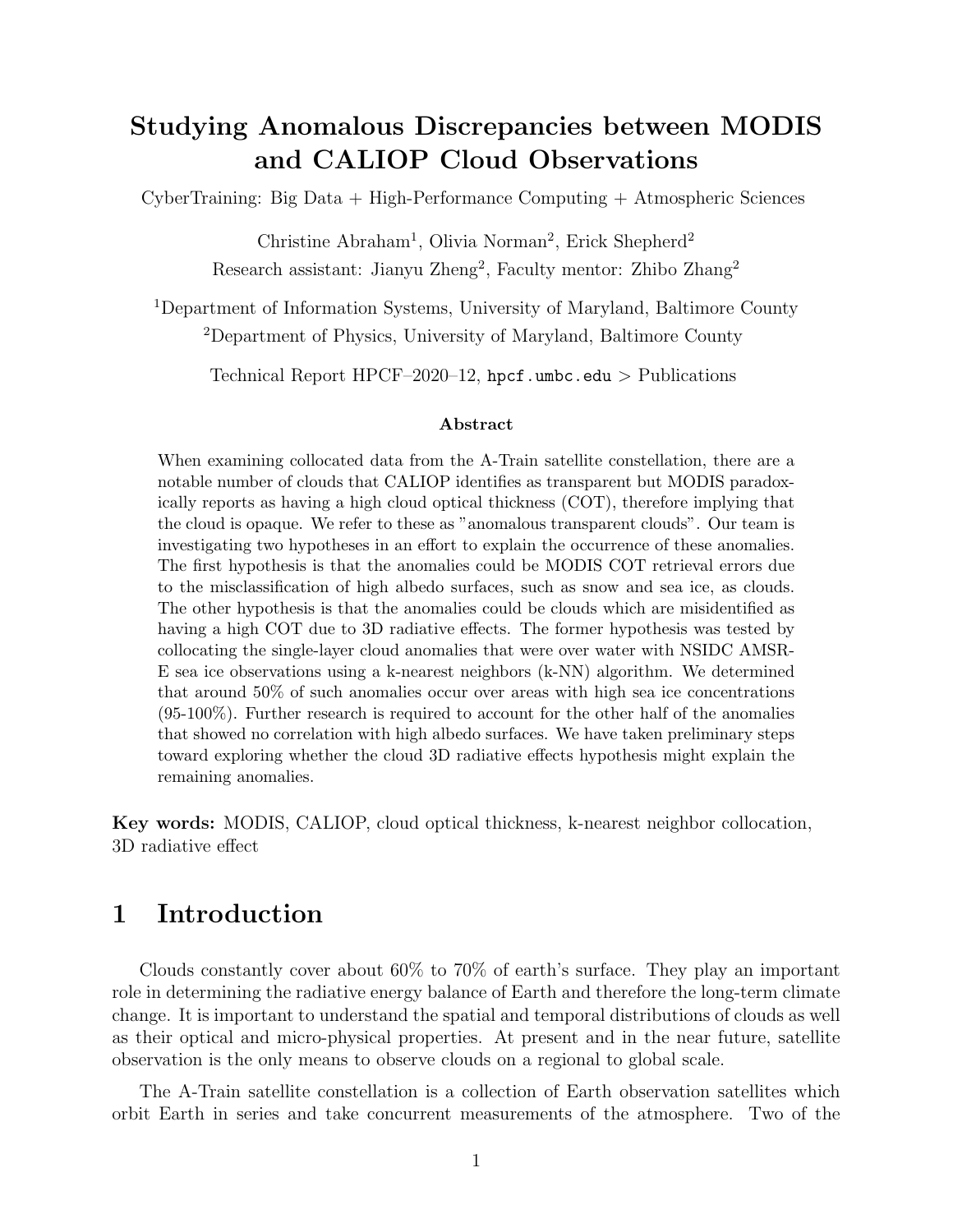satellites in the A-Train are Aqua and CALIPSO, both of which are equipped with sensors capable of collecting different measurements of cloud properties. Of particular interest to this research is the cloud optical thickness (COT), also known as the cloud optical depth (COD). It is important because COT largely determines how much visible sunlight a cloud would reflect back to space and also how much infrared radiation from the surface a cloud would absorb. Therefore, remote sensing of COT has been the main objective of many satellite sensors.

MODIS, part of Aqua's payload, is an imaging sensor which passively observes the Earth in 36 different spectral bands ranging from infrared to visible violet. The radiation measured in each channel is run through an algorithm to compute information such as the presence and thickness of clouds and aerosols in each pixel.

CALIOP, the CALIPSO payload, uses a lidar signal to measure the atmosphere between the satellite and the ground along a single curvilinear track. The backscattered signal measured by the receiver is processed to determine if there is a cloud present and whether it is transparent or opaque.

As an imaging tool, MODIS collects data in swaths. Since Aqua and CALIPSO orbit synchronously, the CALIOP lidar track is collocated with a portion of the Aqua MODIS swath. These synchronous collocated data afford researchers a unique opportunity to compare the measurements made by both sensors.

Ideally, assuming perfect collocation and synchrony, one should reasonably expect the retrieval results from different sensors to corroborate one another. For instance, if MODIS reports that a particular pixel has a high COT, and is therefore opaque, then CALIOP ought to report that the cloud is opaque. Similarly, CALIOP indicates that a particular cloud is transparent, then MODIS should measure it as optically thin. The same should hold true of other related measurements, such as aerosol optical depth AOD. This lead to the research question: What is the cloud optical thickness retrieved by MODIS for clouds which CALIOP identifies as transparent or opaque?

#### 1.1 Previous Work

Prior to the formation of CyberTraining Team 2, the UMBC Aerosol, Cloud, Radiation-Observation and Simulation (ACROS) group addressed this research question by investigating the agreement between MODIS and CALIOP's observations of cloud properties. They compared the COT measurements from MODIS and opacity observations from CALIOP for all Single Layer Liquid-phase clouds (SLC) in 2007. The majority of cloud observations showed agreement between both satellites with around 90% of the transparent clouds having a corresponding COT of less than 10. However, as seen in Figure [1.1](#page-2-0) there was an unexpected 2% of clouds that MODIS measured to have high optical thickness (>150), but CALIOP identified as transparent.

Preliminary analysis of these MODIS-CALIOP collocation anomalies showed that there was a positive correlation of the occurrence of these anomalies with mid and high latitudes, and high solar zenith angles (SZA), as seen in Figure [1.2](#page-2-0) [\[4\]](#page-10-0) . Their codebase and collocated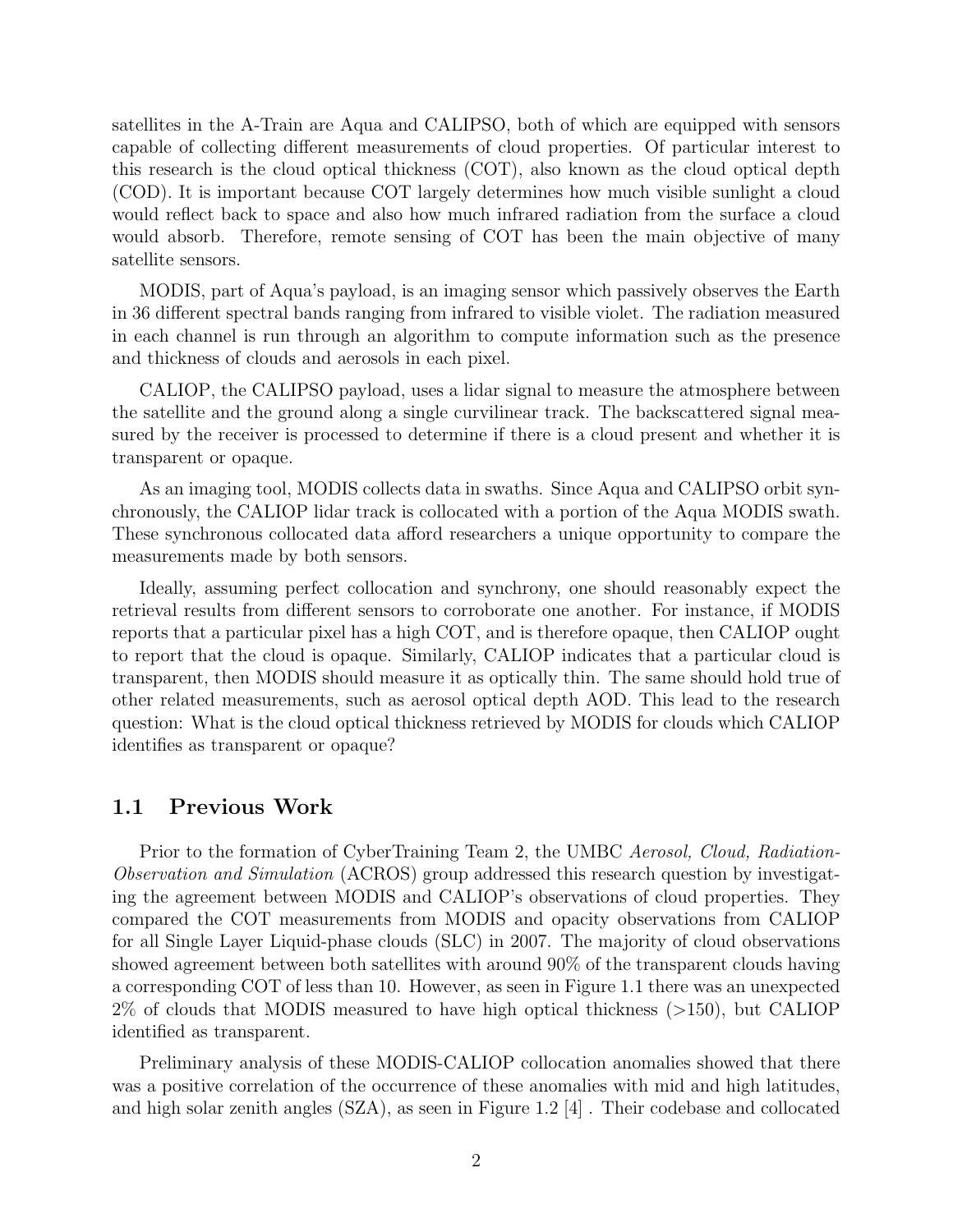MODIS-CALIPSO-CloudSat dataset served as a foundation for this project.

### 1.2 Problem Statement

<span id="page-2-0"></span>The purpose of this study completed during the CyberTraining program was to investigate possible causes for these "anomalous transparent clouds" to better understand how satellite measurements of clouds could be improved.



Figure 1.1: Number of observed transparent clouds for different COT values, where all clouds with  $\text{COT} > 150$  are grouped together at the tail end of the COT range [\[4\]](#page-10-0).



Figure 1.2: Map of the SLC anomalies from 2007 with their color indicating the SZA at the time and location of each anomaly [\[4\]](#page-10-0).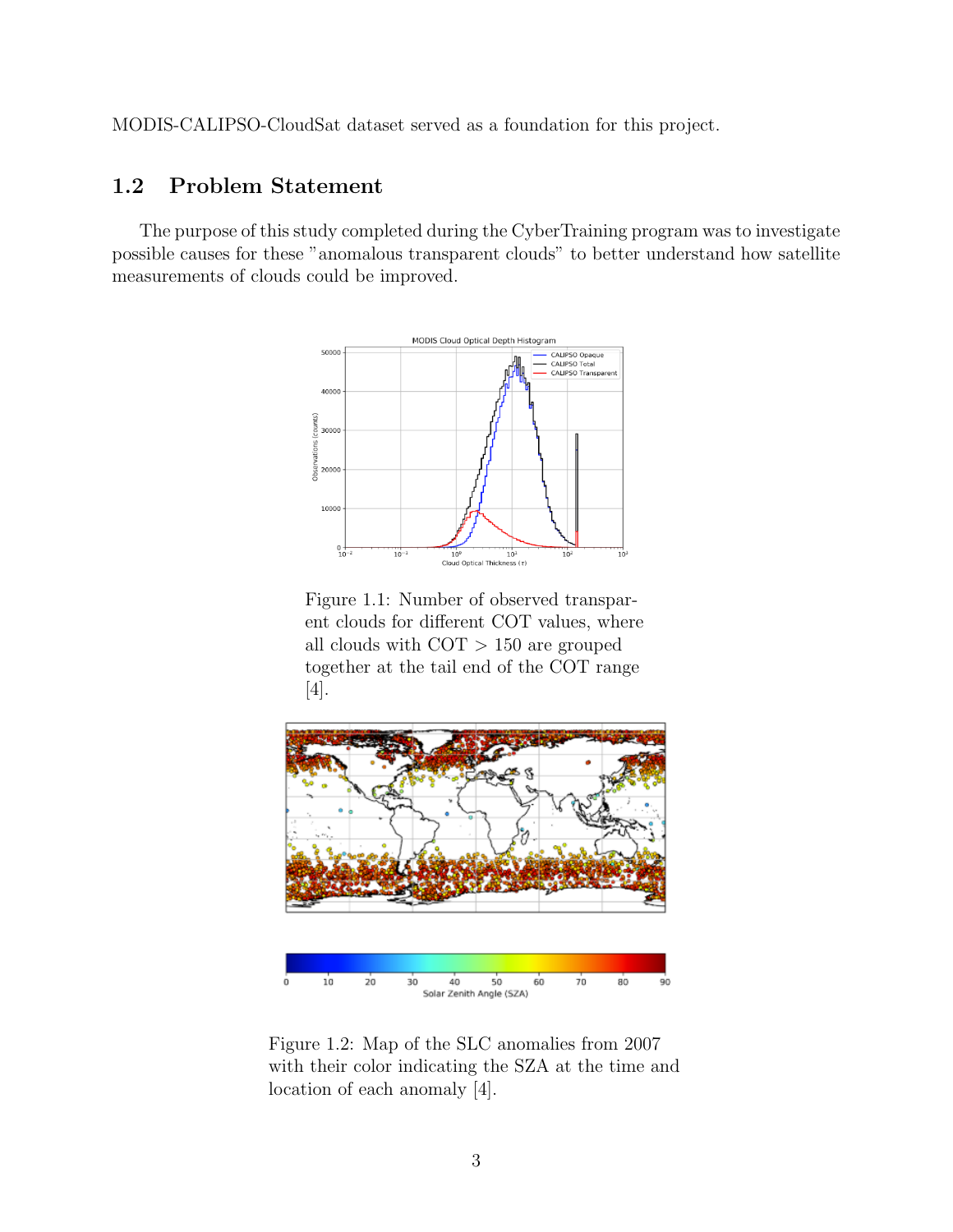One hypothesis is that the high reflectance of snow and sea ice is misinterpreted as very bright and thick cloud which causes these MODIS COT retrieval errors. This hypothesis is in agreement with the observation that these anomalies mostly occur at high latitudes. The other hypothesis is that the MODIS COT retrieval error is caused by 3D radiative effects. MODIS' algorithms use a 1D theory that does not account for the horizontal properties of clouds. At high solar zenith angles, more light will pass horizontally through the cloud, causing one side of the cloud to be illuminated and the other shadowed. The illuminated side would appear brighter to MODIS and thus the MODIS algorithm may mistakenly treat it as being thicker than it actually is [\[3\]](#page-10-1). The method and results found in this study for the sea ice and snow hypothesis and the 3D radiative effects hypothesis are presented in Sections 2 and 3 respectively. The conclusions and plans for future work are presented in Section 4.

### 2 Snow and Sea Ice

Only the over-water anomaly cases were examined in these study, and therefore the correlation between sea ice and the anomalies was investigated. Possible correlations between the over-land anomalies and snow will be explored in future studies.

#### 2.1 Data

The sea ice data was provided by the AMSR-E sensor on Aqua which provides Level-1A, Level-2A, Level-2B, and Level-3 data products. It measured different variables associated with ocean, atmospheric, and terrestrial processes such as precipitation rate, wind speed, and sea ice concentration, which was the parameter of interest for this study [\[1\]](#page-10-2). The daily

<span id="page-3-0"></span>

(a) Northern Hemisphere (b) Southern Hemisphere

Figure 2.1: Range of the daily sea ice concentration data collected by the AMSR-E instrument [\[2\]](#page-10-3)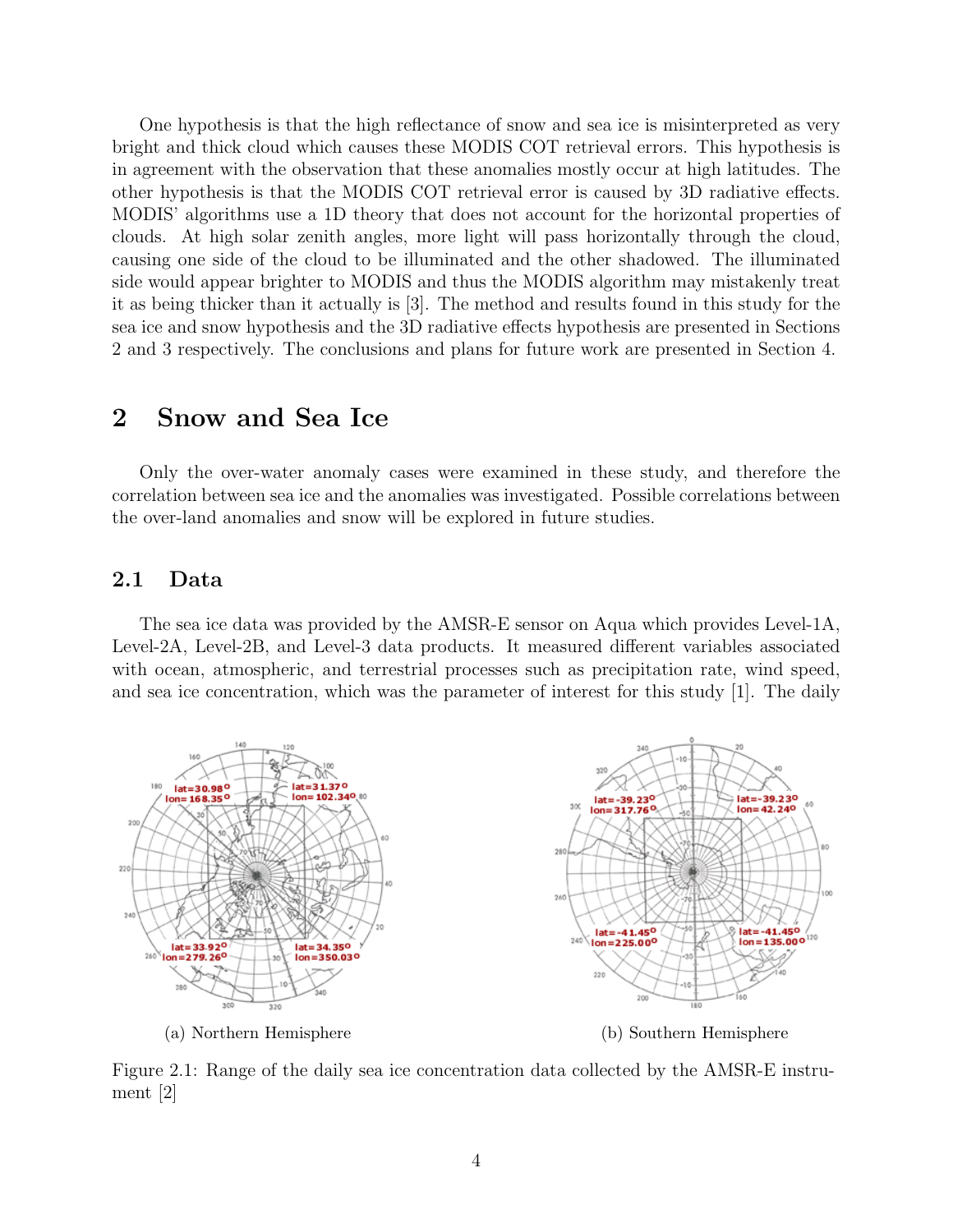sea ice concentration (0-100%) is a Level 3 data product, which is calculated using the brightness temperature of the surface in the microwave region as observed by AMSR-E. Daily sea ice concentration data is available for both the northern and southern hemisphere, but is restricted to within a certain range as seen in Figure [2.1.](#page-3-0) The spatial resolution is 12.5 km and the temporal resolution is one day for the sea ice concentration data. This instrument collected data from June 2002 to October 2011 [\[2\]](#page-10-3). The data for 2007 for the northern and southern hemisphere was used in this study.

#### 2.2 Method

The most straightforward way to collocate the NSIDC AMSR-E sea ice concentration data with the coordinates of the MODIS-CALIOP anomalies is to use a naïve brute force algorithm to compute the distance between the position of an arbitrary anomaly and each AMSR-E coordinate. However, this technique is comparatively slow and inefficient, particularly when checking a large number of anomalies against high resolution data. To check the distance of  $n$ -many anomaly coordinates from each of  $m$ -many AMSR-E datapoint coordinates requires  $n \times m$  many comparisons. This naïve brute force approach has an average time complexity of  $O(n \times m)$ , or  $O(n^2)$  with the approximation that  $n \approx m$ . Moreover, since the coordinates are geodetic, computing the distance between any two points requires the use of multiple trigonometric functions, which are computationally expensive compared to the arithmetic distance formula used in Cartesian space: For an  $O(n^2)$  complexity algorithm, the difference is especially noticeable.

With the limited efficiency of the naïve brute force approach in mind, we sought to develop a more efficient collocation algorithm. Our first attempt involved averaging the AMSR-E sea ice concentrations into  $0.25^{\circ} \times 0.25^{\circ}$  resolution cells to form a grid. In this form, the problem of collocation reduces to identifying which cell contains the anomaly. While computationally efficient, this approach presents several obvious issues, particularly when applied to geodetic point coordinates. Precision is inherently lost during the gridding and averaging in any coordinate system, but in spherical coordinates, the precision of the collocation is further reduced the farther the anomaly is from either pole due to the increasing area of the grid cells. Consequently, the gridded averages collocation approach proved to be a poor candidate for our analysis.

In an effort to improve upon the efficiency limitations of the naïve brute force approach and the precision loss of the gridded averages approach, we instead used the k-nearest neighbors (k-NN) algorithm, an instance-based machine learning algorithm which builds a k-dimensional (k-d) tree to efficiently locate the AMSR-E point coordinate closest to an arbitrary MODIS-CALIOP anomaly. Because it minimizes the distance between point coordinates, it does not suffer the precision loss exhibited by the gridded averaging. Furthermore, k-d tree reduces the number of comparisons needed to identify the nearest point versus the brute force approach. Where the naïve brute force algorithm has an average time complexity of  $O(n \times m)$ , training the k-NN model has  $O(m \log m)$  complexity and traversing the k-d tree for n anomalies has  $O(n \log m)$  complexity. By summing and again making the approximation that  $n \approx m$ , this is an improvement from  $O(n^2)$  to  $O(2n \log n)$  complexity.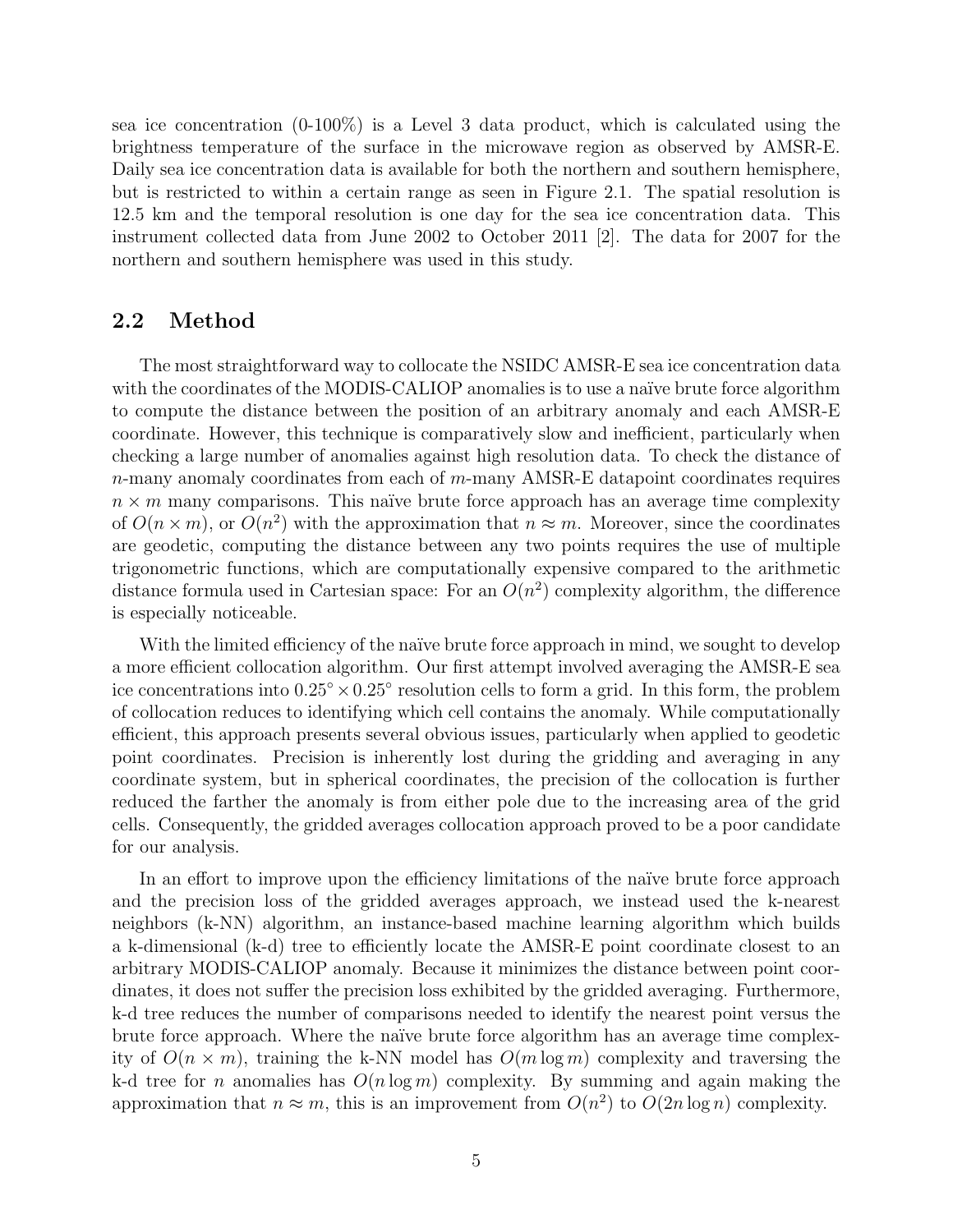The NSIDC AMSR-E product is assembled using an EASE-Grid where the given geodetic point coordinates are the centers of each cell. Since the k-d tree for the k-NN algorithm against which the anomaly coordinates are checked is constructed using these gridpoints, which are common between all data files in the product, in practice, the model only needs to be trained once. Once generated, it can be saved and reused in subsequent collocations, reducing the time taken to train the model to that needed to read it from disk. The result is an improvement in the run-time complexity of the k-NN algorithm over the naïve brute force algorithm from  $O(n^2)$  to  $O(n \log n)$  complexity.

We were able to further improve the efficiency of the collocation through judicious use of geographical distance formulae. When computing geographical distances, there are a number of formulae available. Two formulae of note are the Haversine formula and Lambert's formula for long lines. Lambert's formula is the most accurate, on the order of 10m. However, the Haversine formula is less computationally expensive. When applying our k-NN model, we used the Haversine formula to identify our  $k$  nearest neighbors, then applied Lambert's formula to compute the distances of the anomaly from this reduced set of gridpoints and identify which is the closest. This allowed us to retain both the speed of the Haversine formula and the high accuracy of Lambert's formula. If the final Lambert distance of anomaly from its nearest AMSR-E gridpoint was greater than would produce an overlap of the center of the CALIPSO lidar shot with the edge of an AMSR-E EASE-Grid cell, the anomaly was considered uncollocated and its associated sea ice concentration was assigned a null value. The scale of the anomaly relative to the collocated EASE-Grid cell, as well as an example of a properly collocated case, are illustrated in Figure [2.2.](#page-5-0)

<span id="page-5-0"></span>

Figure 2.2: A depiction of the overlapping anomaly and NSIDC data points used in the collocation of these two data sets using the k-NN algorithm

#### 2.3 Results

The results for the collocation of the 7236 SLC over-water anomaly cases in 2007 with the sea ice data are presented in Figure [2.3.](#page-6-0) Around 52% of the anomalies occurred over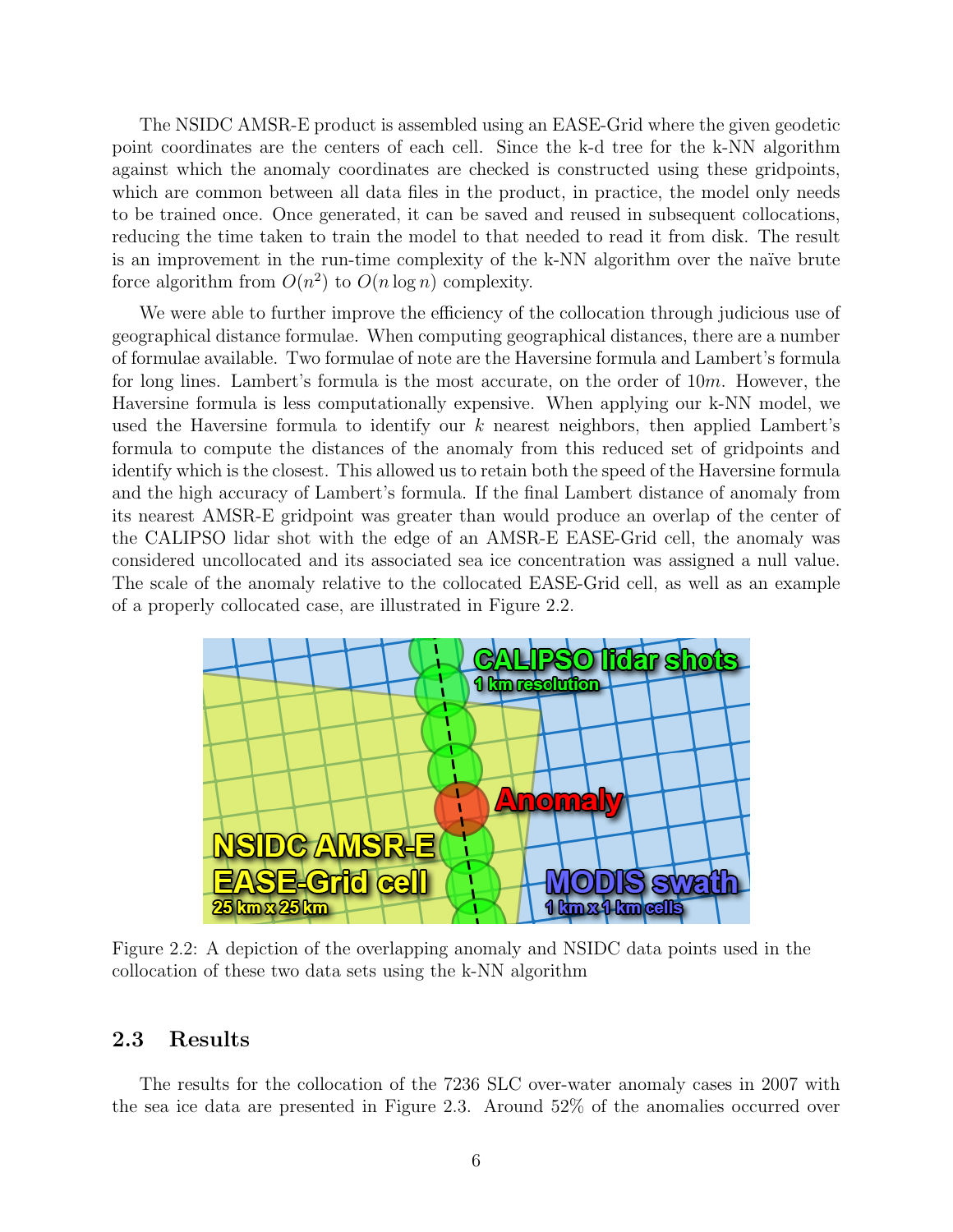high sea ice concentrations (95-100%), while around 26% of these anomalies occurred over very minimal to no sea ice (0-5% concentration). Around 18% of the anomalies were unable to be collocated with the sea ice data. These uncollocated anomalies are those that either did not fall within the range of the AMSR-E data product, as seen in Figure [2.1,](#page-3-0) or which were not close enough to any AMSR-E gridpoint to make an accurate collocation. Figure [2.4](#page-7-0) shows the location and sea ice concentration of all of the anomalies that were able to be collocated successfully.

<span id="page-6-0"></span>

Figure 2.3: Percent of anomalies with various sea ice concentrations (0-100% in intervals of 5%) and the percentage of the anomalies that were unable to be collocated (reported as "No Data")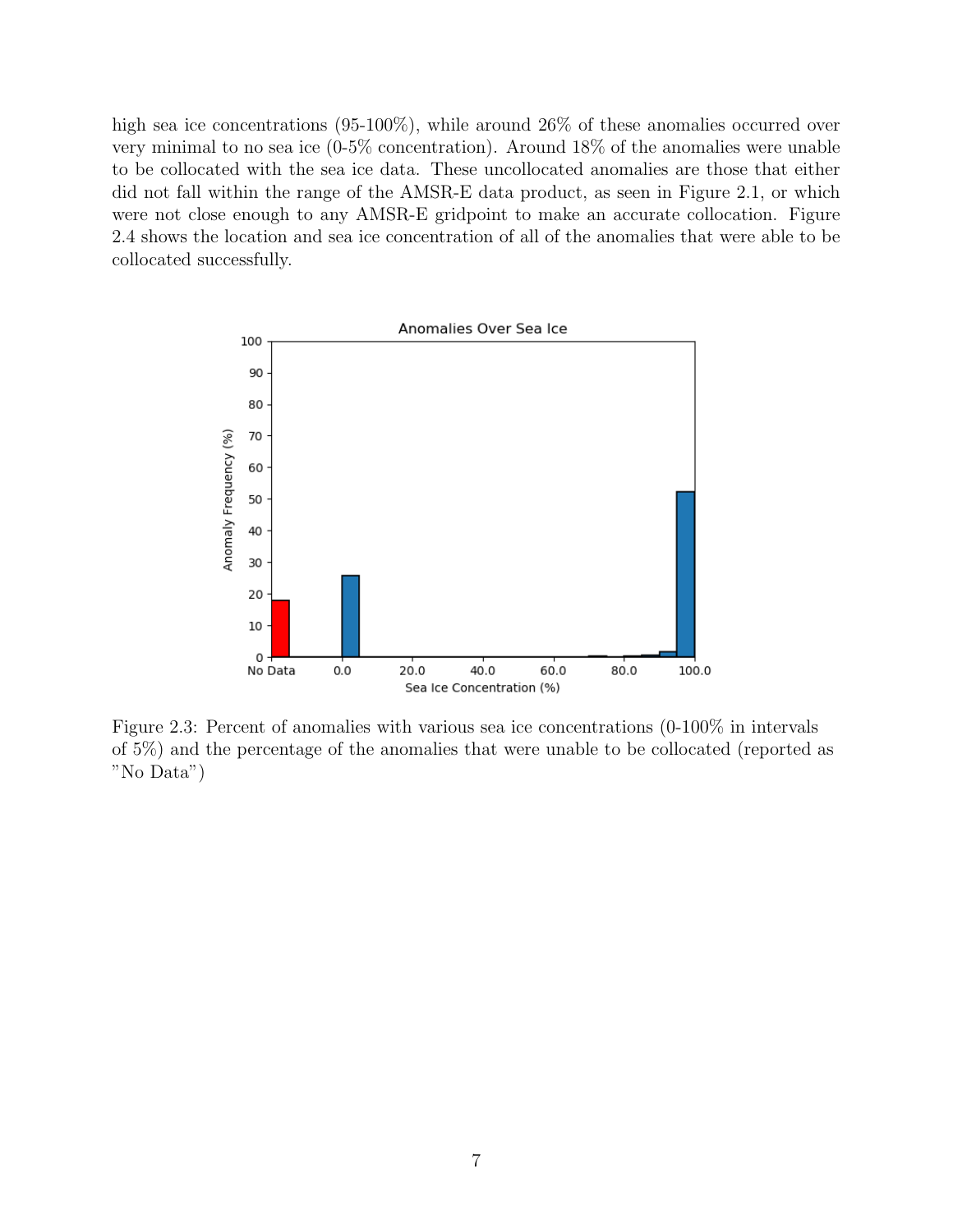<span id="page-7-0"></span>

Figure 2.4: Map of the anomalies with their respective collocated sea ice concentration values

## 3 3D Radiative Effects

### 3.1 Method

If the anomalies occur on the illuminated side of the cloud, this would provide support for the 3D radiative effects hypothesis. To determine where on the cloud the anomalies are located, the slope of the cloud and direction of sun at the point of the anomaly needs to be determined.

During the Cybertraining program, the slope was calculated using the MODIS' cloud top heights. The CALIOP's layer top heights were also accessed, but the slope was not officially calculated yet. For the case of CALIOP's layer top heights, the relevant layers needed to be identified as clouds in order to be included.

For all of the SLC anomalies in 2007, the cloud top height for the anomaly and for the  $+/- 5$  MODIS pixels surrounding the anomaly were found. Using all 11 points, the slope was then calculated using linear regression with Numpy's polyfit with  $deg = 1$ . This resulting slope was not a good approximation for the slope at the point of the anomaly and so another method has to be developed to determine the slope.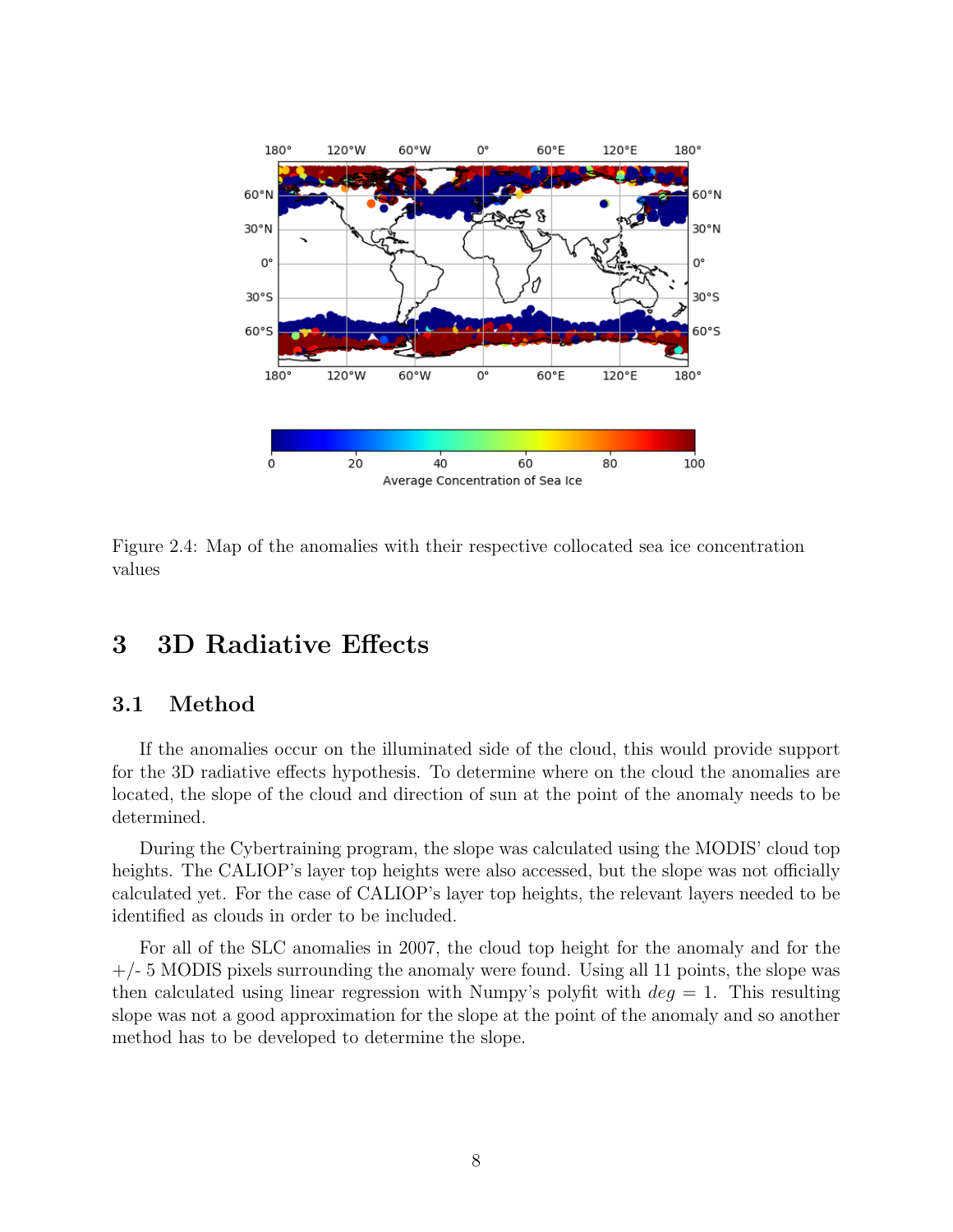#### 3.2 Results

The MODIS and CALIOP cloud top height along the track was plotted. An example of such profile plot is give in Figure [3.1.](#page-8-0) This specific anomaly is one that is not acounted for by the sea ice hypothesis since it occurs over 0% sea ice concentration. For this anomaly, the SZA and solar azimuth angle (SAA) were read in from the CALIOP data file and are 63.77° and 283.64° respectively. These angles define the direction of the sun. Using the direction of the satellite, which is provided in map form along with images of the CALIPSO lidar profile plots available online, and the direction of the sun, it can be determined that the sunbeam is coming from the opposite direction that the satellite is moving. In other words, the sunbeam is coming from the left side of the plot below. This means that the anomaly would be on the illuminated side of a cloud, which would provide support for the 3D radiative effects hypothesis.

<span id="page-8-0"></span>

Figure 3.1: MODIS and CALIOP cloud top height for points surrounding the anomaly, which is marked with the dashed red line. The SZA and SAA measured by CALIOP at the point of the anomaly indicate the sunlight is coming from what equates to the left side of this figure, which means that the anomaly is illuminated.

# 4 Conclusions and Future Work

There appears to be a strong correlation between sea ice and the anomalies, with over 50% of the anomalies occurring over high sea ice concentrations. This hypothesis will be further explored by expanding the data set beyond 2007. Also, the SLC over-land anomalies, which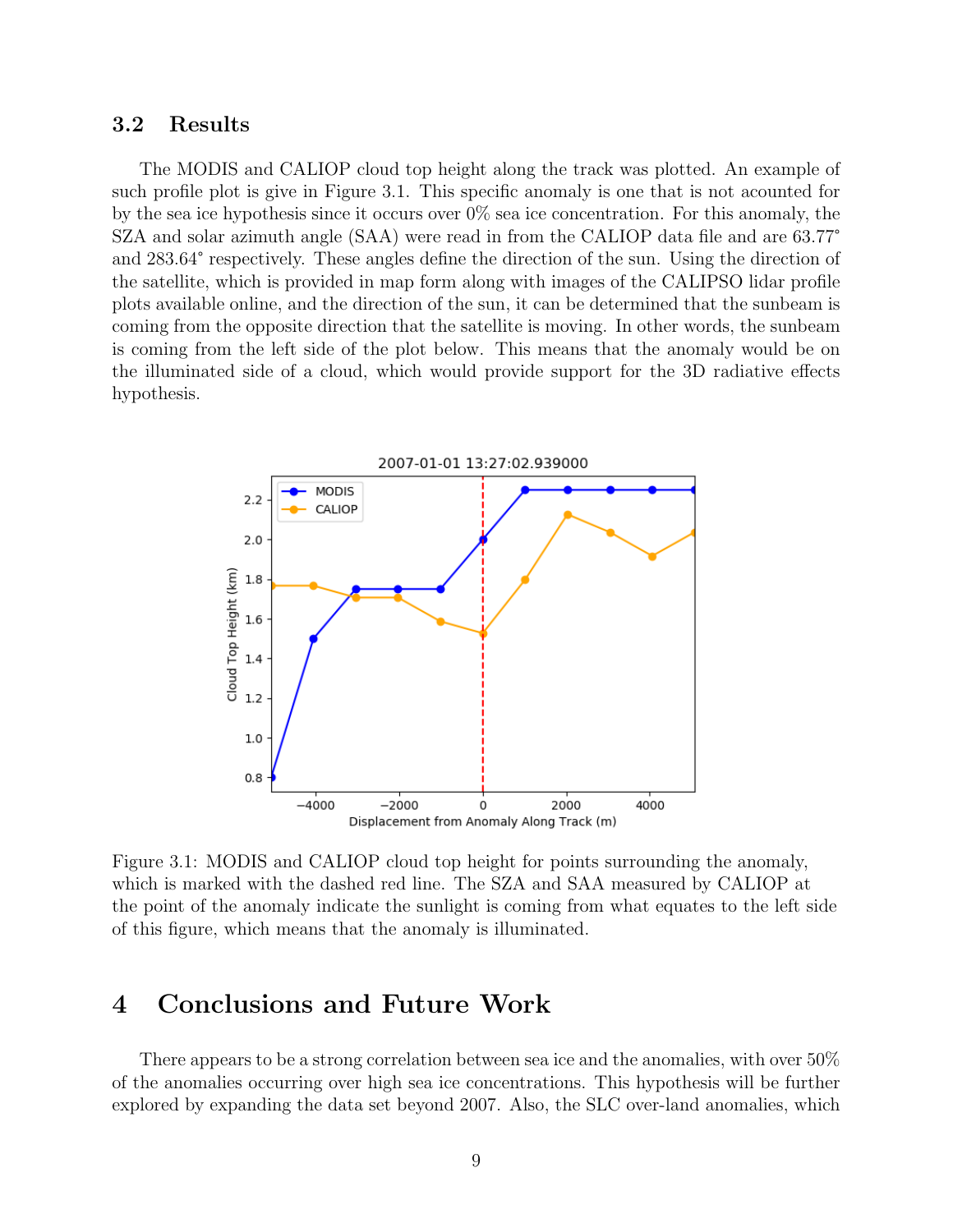occur more frequently than the over-water cases, will be tested to see if there is a correlation with snow. Once a sufficient data set for snow has been located, the same collocation processes used for the sea ice and anomaly data can be utilized.

However, there are still about 50% of the SLC over-water anomalies cases in 2007 that are unaccounted for by the sea ice hypothesis. These anomalies could be related to 3D radiative effects, which will be the focus of subsequent research studies. The process of determining if the anomaly is on the illuminated side of the cloud will be automated in order to see if there are a number of cases, especially ones not over ice, that occur on the illuminated side of the cloud. This can be determined by finding the dot product of the slope vector and the sunbeam vector, the sign of which indicates whether the anomaly is on the illuminated side or not.

### Acknowledgments

This work is supported by the grant "CyberTraining: DSE: Cross-Training of Researchers in Computing, Applied Mathematics and Atmospheric Sciences using Advanced Cyberinfrastructure Resources" from the National Science Foundation (grant no. OAC–1730250).

The hardware used in the computational studies is part of the UMBC High Performance Computing Facility (HPCF). The facility is supported by the U.S. National Science Foundation through the MRI program (grant nos. CNS–0821258, CNS–1228778, and OAC–1726023) and the SCREMS program (grant no. DMS–0821311), with additional substantial support from the University of Maryland, Baltimore County (UMBC). See <hpcf.umbc.edu> for more information on HPCF and the projects using its resources.

## Glossary

A-Train The Afternoon Train satellite constellation.

lidar Light detection and ranging.

### Acronyms

AMSR-E Advanced Microwave Scanning Radiometer for EOS.

AOD Aerosol Optical Depth.

CALIOP Cloud-Aerosol Lidar with Orthogonal Polarization.

CALIPSO Cloud-Aerosol Lidar and Infrared Pathfinder Satellite Observations.

COT Cloud Optical Thickness.